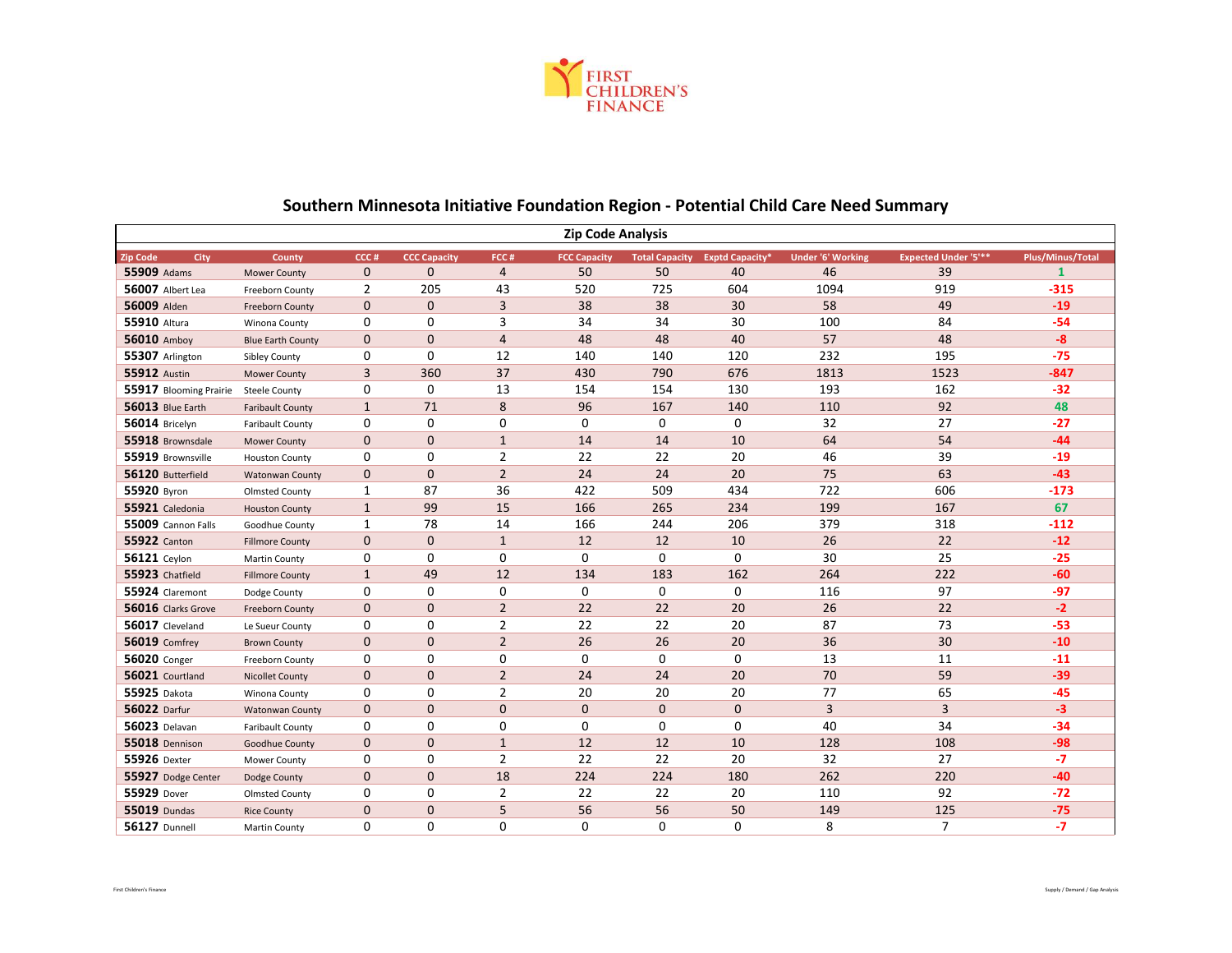

| 56024 Eagle Lake     | <b>Blue Earth County</b> | $\overline{2}$ | 70             | $\overline{7}$ | 86           | 156          | 130          | 282            | 237            | $-107$         |
|----------------------|--------------------------|----------------|----------------|----------------|--------------|--------------|--------------|----------------|----------------|----------------|
| 56025 Easton         | <b>Faribault County</b>  | 0              | 0              | $\mathbf 0$    | 0            | $\mathbf 0$  | $\mathbf 0$  | 19             | 16             | $-16$          |
| 55931 Eitzen         | <b>Houston County</b>    | $\mathbf{0}$   | $\mathbf{0}$   | $\mathbf{1}$   | 12           | 12           | 10           | 22             | 18             | $-8$           |
| 55932 Elgin          | Wabasha County           | 0              | 0              | 9              | 106          | 106          | 90           | 157            | 132            | $-42$          |
| 55933 Elkton         | <b>Mower County</b>      | $\mathbf{0}$   | $\mathbf{0}$   | $\mathbf{0}$   | $\mathbf{0}$ | $\mathbf{0}$ | $\mathbf{0}$ | 19             | 16             | $-16$          |
| 56026 Ellendale      | <b>Steele County</b>     | 0              | 0              | $\overline{7}$ | 84           | 84           | 70           | 119            | 100            | $-30$          |
| 56027 Elmore         | <b>Faribault County</b>  | $\mathbf 0$    | $\mathbf 0$    | $\mathbf{1}$   | 14           | 14           | 10           | 45             | 38             | $-28$          |
| <b>56028 Elysian</b> | Le Sueur County          | 0              | 0              | $\overline{2}$ | 24           | 24           | 20           | 72             | 60             | $-40$          |
| 56029 Emmons         | Freeborn County          | $\mathbf{0}$   | $\overline{0}$ | $\mathbf{1}$   | 14           | 14           | 10           | 52             | 44             | $-34$          |
| 55934 Eyota          | <b>Olmsted County</b>    | 1              | 77             | 16             | 184          | 261          | 225          | 177            | 149            | 77             |
| 56031 Fairmont       | <b>Martin County</b>     | $\mathbf{1}$   | 75             | 36             | 436          | 511          | 424          | 601            | 505            | $-81$          |
| 55021 Faribault      | <b>Rice County</b>       | 2              | 213            | 54             | 602          | 815          | 721          | 1147           | 963            | $-242$         |
| 55935 Fountain       | <b>Fillmore County</b>   | $\mathbf 0$    | $\mathbf{0}$   | 0              | $\mathbf 0$  | $\mathbf{0}$ | $\mathbf 0$  | 51             | 43             | $-43$          |
| 56032 Freeborn       | Freeborn County          | 0              | 0              | $\mathbf{1}$   | 10           | 10           | 10           | 22             | 18             | $-8$           |
| 55026 Frontenac      | Goodhue County           | $\mathbf{0}$   | $\Omega$       | $\overline{0}$ | $\mathbf{0}$ | $\mathbf{0}$ | $\mathbf{0}$ | $\overline{3}$ | $\overline{3}$ | $-3$           |
| 56033 Frost          | <b>Faribault County</b>  | 0              | 0              | 0              | 0            | 0            | 0            | 18             | 15             | $-15$          |
| 56034 Garden City    | <b>Blue Earth County</b> | $\mathbf{1}$   | 54             | 0              | $\mathbf{0}$ | 54           | 46           | 49             | 41             | 5              |
| <b>55334 Gaylord</b> | <b>Sibley County</b>     | 0              | 0              | 12             | 150          | 150          | 120          | 132            | 111            | 9              |
| <b>56035</b> Geneva  | Freeborn County          | $\mathbf 0$    | $\mathbf 0$    | $\mathbf{1}$   | 12           | 12           | 10           | 36             | 30             | $-20$          |
| 55335 Gibbon         | <b>Sibley County</b>     | 0              | 0              | 4              | 46           | 46           | 40           | 160            | 134            | $-94$          |
| 56036 Glenville      | Freeborn County          | $\mathbf{0}$   | $\mathbf{0}$   | $\overline{2}$ | 24           | 24           | 20           | 124            | 104            | $-84$          |
| 56037 Good Thunder   | <b>Blue Earth County</b> | 1              | 65             | 1              | 12           | 77           | 65           | 92             | 77             | $-12$          |
| 55027 Goodhue        | Goodhue County           | $\mathbf 0$    | $\mathbf{0}$   | 9              | 106          | 106          | 90           | 241            | 202            | $-112$         |
| <b>56039</b> Granada | Martin County            | 0              | 0              | 4              | 46           | 46           | 40           | 74             | 62             | $-22$          |
| 55936 Grand Meadow   | <b>Mower County</b>      | $\mathbf{0}$   | $\mathbf 0$    | $\overline{7}$ | 80           | 80           | 70           | 148            | 124            | $-54$          |
| 55338 Green Isle     | <b>Sibley County</b>     | 0              | 0              | 4              | 50           | 50           | 40           | 42             | 35             | 5.             |
| <b>56041 Hanska</b>  | <b>Brown County</b>      | $\mathbf 0$    | $\mathbf{0}$   | $\overline{2}$ | 26           | 26           | 20           | 59             | 50             | $-30$          |
| 55939 Harmony        | <b>Fillmore County</b>   | 1              | 99             | $\overline{2}$ | 24           | 123          | 104          | 88             | 74             | 30             |
| 56042 Hartland       | Freeborn County          | $\mathbf 0$    | $\mathbf{0}$   | $\mathbf{1}$   | 12           | 12           | 10           | 11             | 9              | $\mathbf{1}$   |
| 55940 Hayfield       | Dodge County             | 0              | 0              | 8              | 96           | 96           | 80           | 178            | 150            | $-70$          |
| <b>56043 Hayward</b> | Freeborn County          | $\mathbf{0}$   | $\mathbf{0}$   | $\overline{0}$ | $\mathbf{0}$ | $\mathbf{0}$ | $\mathbf{0}$ | 37             | 31             | $-31$          |
| 56044 Henderson      | <b>Sibley County</b>     | 0              | 0              | 5              | 66           | 66           | 50           | 133            | 112            | $-62$          |
| 55941 Hokah          | <b>Houston County</b>    | 0              | $\mathbf{0}$   | 3              | 30           | 30           | 30           | 28             | 24             | $6\phantom{a}$ |
| 56045 Hollandale     | Freeborn County          | 0              | 0              | $\mathbf{1}$   | 10           | 10           | 10           | 65             | 55             | $-45$          |
| 56046 Hope           | <b>Steele County</b>     | 0              | $\mathbf{0}$   | $\mathbf{0}$   | $\mathbf{0}$ | $\mathbf{0}$ | $\mathbf 0$  | 9              | 8              | $-8$           |
| 55943 Houston        | <b>Houston County</b>    | 0              | 0              | $\overline{7}$ | 78           | 78           | 70           | 215            | 181            | $-111$         |
| <b>56047 Huntley</b> | <b>Faribault County</b>  | $\mathbf{0}$   | $\mathbf{0}$   | $\mathbf{1}$   | 12           | 12           | 10           | $\overline{4}$ | 3              | $\overline{7}$ |
| 56048 Janesville     | <b>Waseca County</b>     | 0              | 0              | 11             | 130          | 130          | 110          | 269            | 226            | $-116$         |
| <b>56050 Kasota</b>  | Le Sueur County          | $\mathbf{0}$   | $\mathbf 0$    | $\mathbf{1}$   | 14           | 14           | 10           | 81             | 68             | $-58$          |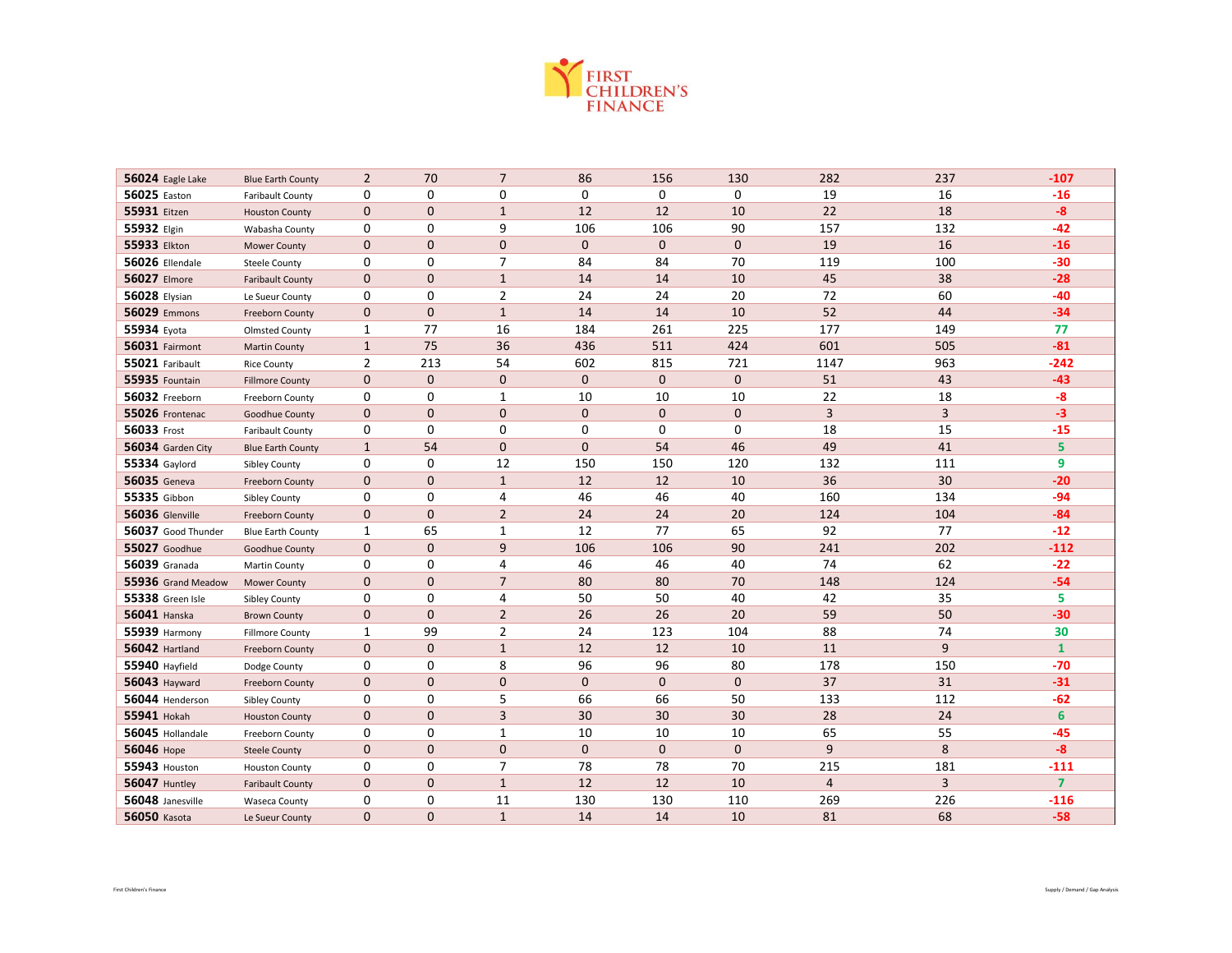

| 55944 Kasson           | Dodge County             | 2                | 244            | 27             | 330 | 574          | 477         | 535            | 449  | 28     |
|------------------------|--------------------------|------------------|----------------|----------------|-----|--------------|-------------|----------------|------|--------|
| <b>55945 Kellogg</b>   | Wabasha County           | $\mathbf 0$      | $\mathbf{0}$   | $\mathbf{1}$   | 12  | 12           | 10          | 47             | 39   | $-29$  |
| 55946 Kenyon           | Goodhue County           | 0                | 0              | 5              | 62  | 62           | 50          | 157            | 132  | $-82$  |
| <b>56051 Kiester</b>   | <b>Faribault County</b>  | $\mathbf 0$      | $\mathbf{0}$   | $\mathbf{1}$   | 12  | 12           | 10          | 38             | 32   | $-22$  |
| 56052 Kilkenny         | Le Sueur County          | 0                | $\mathbf 0$    | 0              | 0   | $\mathbf 0$  | $\mathbf 0$ | 28             | 24   | $-24$  |
| 55947 La Crescent      | <b>Houston County</b>    | 3                | 122            | 13             | 144 | 266          | 234         | 383            | 322  | $-88$  |
| 56056 La Salle         | <b>Watonwan County</b>   | 0                | 0              | $\mathbf{1}$   | 12  | 12           | 10          | 6              | 5    | 5      |
| 56054 Lafayette        | <b>Nicollet County</b>   | $\boldsymbol{0}$ | $\overline{0}$ | $\mathbf{1}$   | 12  | 12           | 10          | 61             | 51   | $-41$  |
| 55041 Lake City        | Wabasha County           | 0                | 0              | 20             | 230 | 230          | 200         | 440            | 370  | $-170$ |
| 56055 Lake Crystal     | <b>Blue Earth County</b> | $\mathbf 0$      | $\Omega$       | 20             | 234 | 234          | 200         | 185            | 155  | 45     |
| 55949 Lanesboro        | <b>Fillmore County</b>   | 1                | 141            | $\mathbf{1}$   | 10  | 151          | 130         | 71             | 60   | 70     |
| <b>55950 Lansing</b>   | <b>Mower County</b>      | $\mathbf 0$      | $\mathbf{0}$   | $\mathbf 0$    | 0   | $\mathbf{0}$ | $\mathbf 0$ | $\overline{7}$ | 6    | $-6$   |
| <b>56057</b> Le Center | Le Sueur County          | 0                | 0              | 20             | 242 | 242          | 200         | 346            | 291  | $-91$  |
| 55951 Le Roy           | <b>Mower County</b>      | $\mathbf 0$      | $\overline{0}$ | $\overline{4}$ | 46  | 46           | 40          | 68             | 57   | $-17$  |
| <b>56058</b> Le Sueur  | Le Sueur County          | 0                | $\mathbf 0$    | 19             | 244 | 244          | 190         | 205            | 172  | 18     |
| 55952 Lewiston         | <b>Winona County</b>     | $\mathbf{0}$     | 0              | 10             | 116 | 116          | 100         | 129            | 108  | $-8$   |
| 56060 Lewisville       | Watonwan County          | 0                | 0              | $\overline{2}$ | 22  | 22           | 20          | 39             | 33   | $-13$  |
| 55046 Lonsdale         | <b>Rice County</b>       | $\mathbf 0$      | $\overline{0}$ | 25             | 266 | 266          | 250         | 505            | 424  | $-174$ |
| 55953 Lyle             | Mower County             | 0                | 0              | 5              | 56  | 56           | 50          | 50             | 42   | 8      |
| 55954 Mabel            | <b>Fillmore County</b>   | $\mathbf{0}$     | $\Omega$       | 5              | 56  | 56           | 50          | 55             | 46   | 4      |
| <b>56062</b> Madelia   | <b>Watonwan County</b>   | 1                | 52             | $\overline{7}$ | 86  | 138          | 114         | 286            | 240  | $-126$ |
| 56063 Madison Lake     | <b>Blue Earth County</b> | $\overline{2}$   | 119            | $\overline{2}$ | 24  | 143          | 121         | 131            | 110  | 11     |
| <b>56001 Mankato</b>   | <b>Blue Earth County</b> | 13               | 1045           | 62             | 736 | 1781         | 1508        | 2661           | 2235 | $-727$ |
| <b>56003 Mankato</b>   | <b>Nicollet County</b>   | $\overline{7}$   | 551            | 27             | 312 | 863          | 738         | 1041           | 874  | $-136$ |
| 55955 Mantorville      | Dodge County             | 0                | $\mathbf 0$    | 5              | 64  | 64           | 50          | $\mathbf 0$    | 0    | 50     |
| 56065 Mapleton         | <b>Blue Earth County</b> | $\mathbf{1}$     | 42             | 6              | 70  | 112          | 96          | 186            | 156  | $-61$  |
| <b>55956</b> Mazeppa   | Wabasha County           | 0                | 0              | 0              | 0   | 0            | 0           | 125            | 105  | $-105$ |
| <b>55049</b> Medford   | <b>Steele County</b>     | $\mathbf 0$      | 0              | $\overline{7}$ | 88  | 88           | 70          | 210            | 176  | $-106$ |
| 55957 Millville        | Wabasha County           | 0                | 0              | 0              | 0   | 0            | $\mathbf 0$ | 40             | 34   | $-34$  |
| 55959 Minnesota City   | <b>Winona County</b>     | $\mathbf{0}$     | $\overline{0}$ | 5              | 58  | 58           | 50          | 186            | 156  | $-106$ |
| 56068 Minnesota Lake   | <b>Faribault County</b>  | 0                | $\Omega$       | $\mathbf{1}$   | 12  | 12           | 10          | 51             | 43   | $-33$  |
| 56069 Montgomery       | Le Sueur County          | $\mathbf{1}$     | 20             | 12             | 146 | 166          | 137         | 189            | 159  | $-22$  |
| 55052 Morristown       | <b>Rice County</b>       | 0                | 0              | 5              | 58  | 58           | 50          | 77             | 65   | $-15$  |
| 55053 Nerstrand        | <b>Rice County</b>       | $\boldsymbol{0}$ | 0              | $\mathbf{1}$   | 10  | 10           | 10          | 60             | 50   | $-40$  |
| 55366 New Auburn       | <b>Sibley County</b>     | 0                | 0              | 0              | 0   | $\mathbf 0$  | 0           | 17             | 14   | $-14$  |
| 56072 New Richland     | <b>Waseca County</b>     | $\mathbf 0$      | $\overline{0}$ | $\overline{7}$ | 82  | 82           | 70          | 86             | 72   | $-2$   |
| 56073 New Ulm          | <b>Brown County</b>      | 3                | 301            | 47             | 582 | 883          | 726         | 995            | 836  | $-110$ |
| 56074 Nicollet         | <b>Nicollet County</b>   | $\mathbf{1}$     | 67             | $\mathbf{3}$   | 36  | 103          | 87          | 100            | 84   | 3      |
| 55057 Northfield       | <b>Rice County</b>       | 6                | 472            | 25             | 292 | 764          | 651         | 1018           | 855  | $-204$ |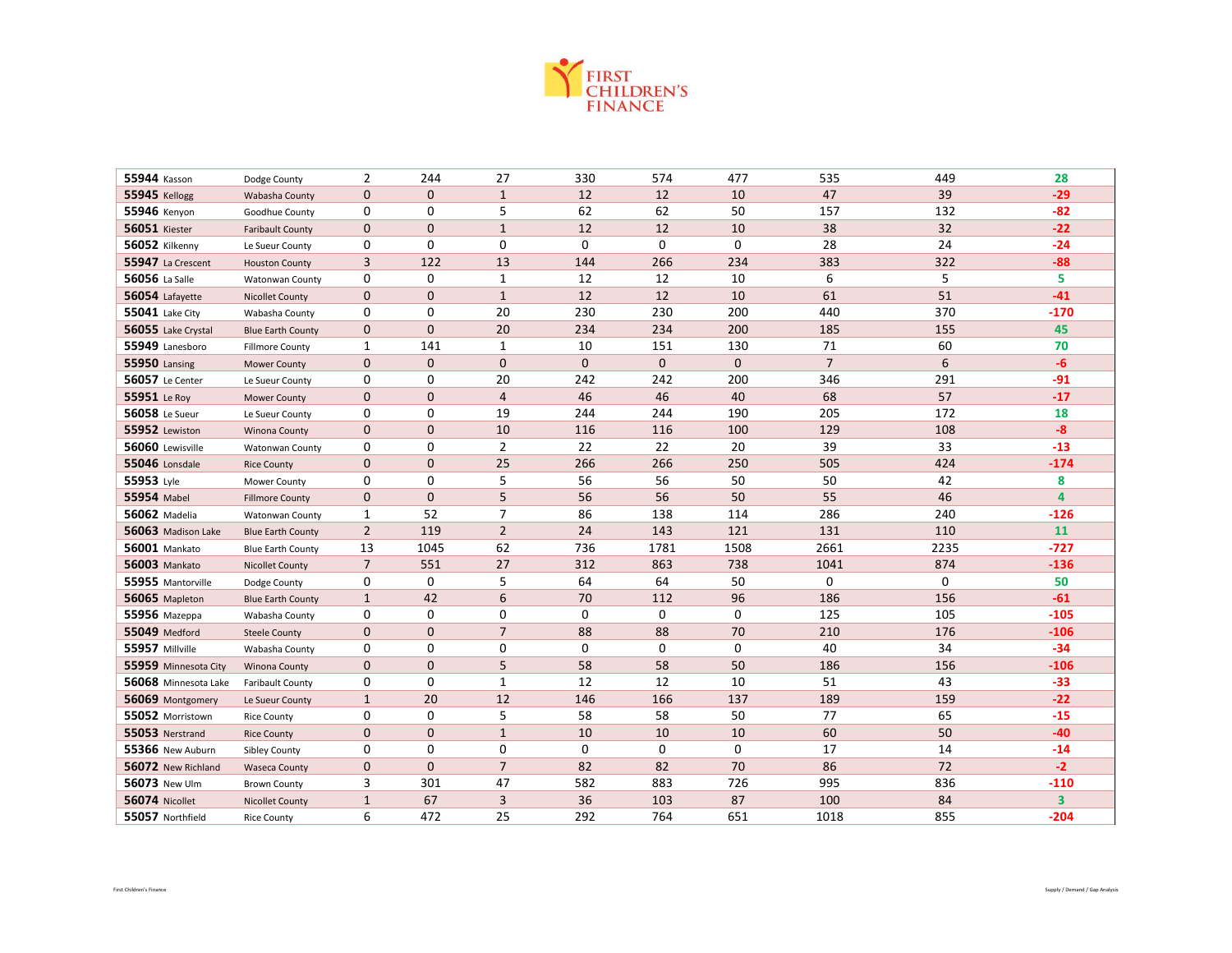

| 56075 Northrop       | <b>Martin County</b>     | $\mathbf 0$    | $\mathbf{0}$   | $\mathbf 0$    | 0              | $\mathbf 0$    | $\mathbf 0$  | 5            | 4            | $-4$            |
|----------------------|--------------------------|----------------|----------------|----------------|----------------|----------------|--------------|--------------|--------------|-----------------|
| 56160 Odin           | Watonwan County          | 0              | $\mathbf 0$    | 0              | 0              | 0              | 0            | 13           | 11           | $-11$           |
| 56162 Ormsby         | <b>Martin County</b>     | $\mathbf 0$    | $\mathbf{0}$   | $\mathbf{0}$   | $\overline{0}$ | $\mathbf{0}$   | $\mathbf{0}$ | 15           | 13           | $-13$           |
| <b>55960</b> Oronoco | <b>Olmsted County</b>    | 0              | $\mathbf 0$    | 5              | 62             | 62             | 50           | 218          | 183          | $-133$          |
| 55961 Ostrander      | <b>Fillmore County</b>   | $\mathbf{0}$   | $\mathbf{0}$   | $\mathbf{0}$   | $\overline{0}$ | $\overline{0}$ | $\mathbf{0}$ | 10           | 8            | $-8$            |
| 55060 Owatonna       | <b>Steele County</b>     | 7              | 727            | 92             | 1092           | 1819           | 1538         | 1589         | 1335         | 203             |
| 56078 Pemberton      | <b>Blue Earth County</b> | $\mathbf{1}$   | 55             | $\mathbf 0$    | 0              | 55             | 47           | 17           | 14           | 32 <sub>2</sub> |
| 55962 Peterson       | <b>Fillmore County</b>   | 0              | 0              | 0              | 0              | $\mathbf 0$    | $\mathbf 0$  | 25           | 21           | $-21$           |
| 55963 Pine Island    | Goodhue County           | $\mathbf 0$    | $\mathbf{0}$   | 17             | 196            | 196            | 170          | 192          | 161          | $\overline{9}$  |
| 55964 Plainview      | Wabasha County           | $\overline{2}$ | 73             | 23             | 274            | 347            | 292          | 324          | 272          | 20              |
| <b>55965</b> Preston | <b>Fillmore County</b>   | $\mathbf{1}$   | 80             | $\mathbf 0$    | 0              | 80             | 68           | 142          | 119          | $-51$           |
| <b>55967 Racine</b>  | Mower County             | 0              | 0              | $\mathbf{1}$   | 10             | 10             | 10           | 62           | 52           | $-42$           |
| 55968 Reads Landing  | Wabasha County           | $\mathbf 0$    | $\mathbf{0}$   | $\mathbf{1}$   | 12             | 12             | 10           | $\mathbf{1}$ | $\mathbf{1}$ | 9               |
| 55066 Red Wing       | Goodhue County           | 5              | 335            | 25             | 290            | 625            | 535          | 856          | 719          | $-184$          |
| 55904 Rochester      | <b>Olmsted County</b>    | $\overline{7}$ | 399            | 64             | 758            | 1157           | 979          | 1823         | 1531         | $-552$          |
| 55906 Rochester      | <b>Olmsted County</b>    | 6              | 473            | 27             | 312            | 785            | 672          | 1019         | 856          | $-184$          |
| 55902 Rochester      | <b>Olmsted County</b>    | 6              | 699            | 26             | 308            | 1007           | 854          | 1193         | 1002         | $-148$          |
| 55905 Rochester      | <b>Olmsted County</b>    | 0              | 0              | 0              | 0              | 0              | 0            | 0            | 0            | 0               |
| 55901 Rochester      | <b>Olmsted County</b>    | 20             | 2456           | 139            | 1582           | 4038           | 3478         | 3866         | 3247         | 230             |
| 55969 Rollingstone   | Winona County            | 0              | $\mathbf 0$    | 5              | 58             | 58             | 50           | 34           | 29           | 21              |
| 55970 Rose Creek     | <b>Mower County</b>      | $\mathbf 0$    | $\mathbf{0}$   | 5              | 60             | 60             | 50           | 105          | 88           | $-38$           |
| 55971 Rushford       | <b>Fillmore County</b>   | 1              | 72             | 8              | 94             | 166            | 141          | 186          | 156          | $-15$           |
| 55972 Saint Charles  | <b>Winona County</b>     | $\mathbf{1}$   | 83             | 16             | 184            | 267            | 231          | 381          | 320          | $-89$           |
| 56080 Saint Clair    | <b>Blue Earth County</b> | 0              | $\mathbf 0$    | $\overline{2}$ | 22             | 22             | 20           | 70           | 59           | $-39$           |
| 56081 Saint James    | <b>Watonwan County</b>   | $\mathbf{1}$   | 77             | 11             | 148            | 225            | 175          | 384          | 323          | $-147$          |
| 56082 Saint Peter    | Nicollet County          | 5              | 397            | 19             | 234            | 631            | 527          | 668          | 561          | $-34$           |
| 55973 Sargeant       | <b>Mower County</b>      | $\mathbf 0$    | $\mathbf{0}$   | $\mathbf{0}$   | $\mathbf{0}$   | $\mathbf{0}$   | $\mathbf 0$  | 17           | 14           | $-14$           |
| 56171 Sherburn       | Martin County            | 0              | $\mathbf 0$    | 5              | 64             | 64             | 50           | 91           | 76           | $-26$           |
| 56085 Sleepy Eye     | <b>Brown County</b>      | $\mathbf{1}$   | 100            | 20             | 242            | 342            | 285          | 342          | 287          | $-2$            |
| 55974 Spring Grove   | <b>Houston County</b>    | $\mathbf{1}$   | 82             | 5              | 62             | 144            | 120          | 83           | 70           | 50              |
| 55975 Spring Valley  | <b>Fillmore County</b>   | $\mathbf 0$    | $\Omega$       | 9              | 106            | 106            | 90           | 239          | 201          | $-111$          |
| 56087 Springfield    | <b>Brown County</b>      | 1              | 43             | 15             | 178            | 221            | 187          | 143          | 120          | 66              |
| 55976 Stewartville   | <b>Olmsted County</b>    | $\mathbf 0$    | $\mathbf{0}$   | 33             | 388            | 388            | 330          | 518          | 435          | $-105$          |
| 55977 Taopi          | Mower County             | 0              | 0              | 0              | 0              | 0              | 0            | 21           | 18           | $-18$           |
| <b>56176 Trimont</b> | <b>Martin County</b>     | $\mathbf 0$    | $\mathbf{0}$   | 3              | 36             | 36             | 30           | 49           | 41           | $-11$           |
| <b>56088</b> Truman  | Martin County            | $\mathbf 0$    | 0              | 6              | 74             | 74             | 60           | 80           | 67           | $-7$            |
| 56089 Twin Lakes     | Freeborn County          | $\mathbf{0}$   | $\mathbf{0}$   | $\mathbf{1}$   | 10             | 10             | 10           | 11           | 9            | $\mathbf{1}$    |
| 55979 Utica          | Winona County            | 0              | 0              | $\mathbf{1}$   | 12             | 12             | 10           | 102          | 86           | $-76$           |
| 56090 Vernon Center  | <b>Blue Earth County</b> | $\mathbf{0}$   | $\overline{0}$ | $\mathbf{0}$   | $\overline{0}$ | $\mathbf{0}$   | $\mathbf{0}$ | 54           | 45           | $-45$           |